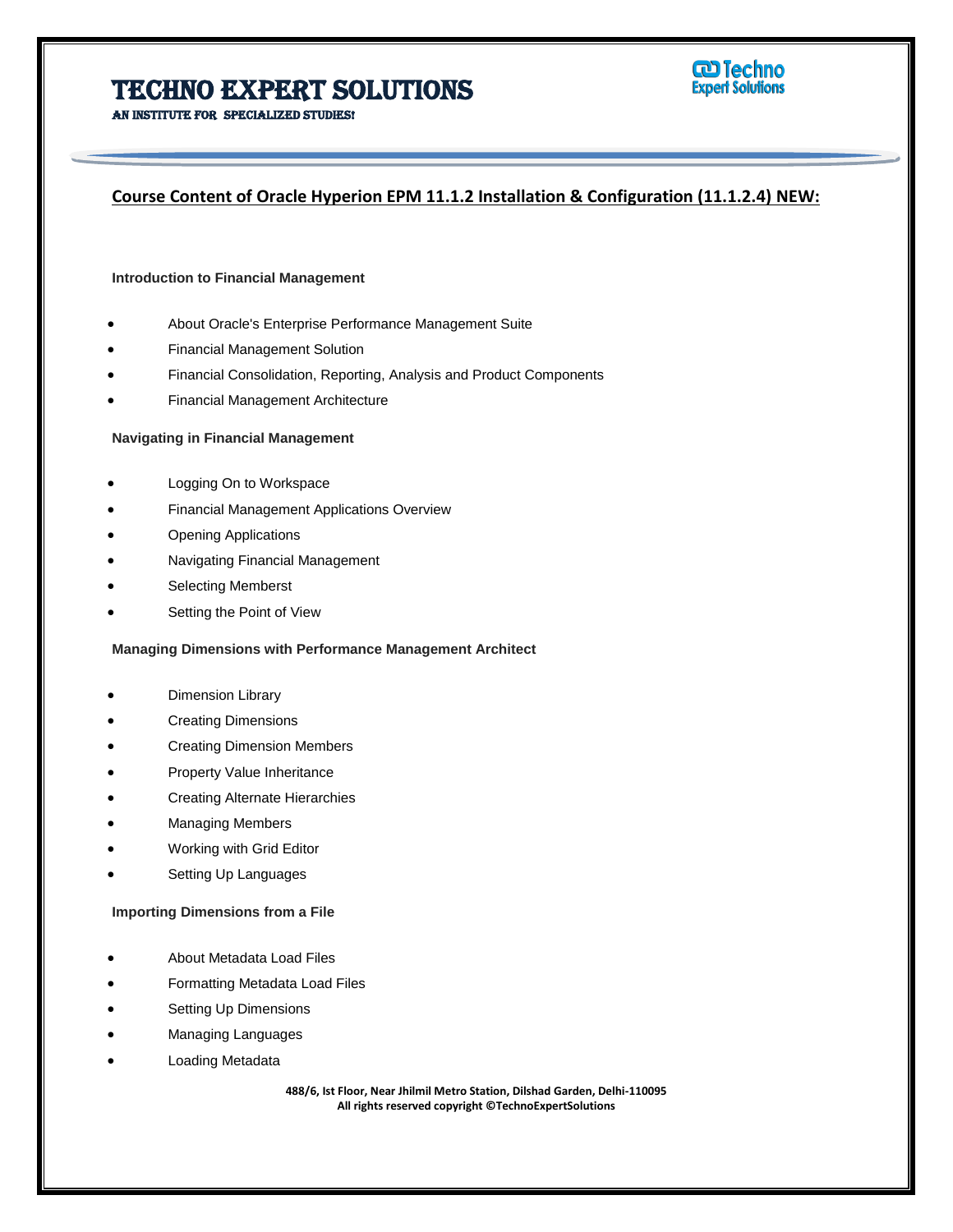AN INSTITUTE FOR SPECIALIZED STUDIES!



- Viewing Job Status
- Loading Metadata with Interface Tables

# **Creating and Deploying Applications**

- Creating Applications
- Working with Local and Shared Dimensions
- Configuring Application Settings
- Deploying Application Process
- Validating Applications
- Deploying Applications
- Viewing Job Status
- Creating Classic Applications

# **Configuring Accounts and Custom Dimensions**

- About Accounts and Custom Dimensions
- Setting Up Account Types and Hierarchies
- Setting Up Accounts and Custom Dimensions
- Auditing Account Data
- Intercompany Account and Other Account Properties

# **Setting Up Entities, Calendars, and Scenarios**

- Setting Up Entities
- Setting Up Calendars
- Setting Up Scenarios

## **Loading Data**

- Formatting Data Load Files
- Loading Data Files
- Extracting Data
- Copying and Removing Data

# **Entering Data Using Data Grids**

Accessing Data Grids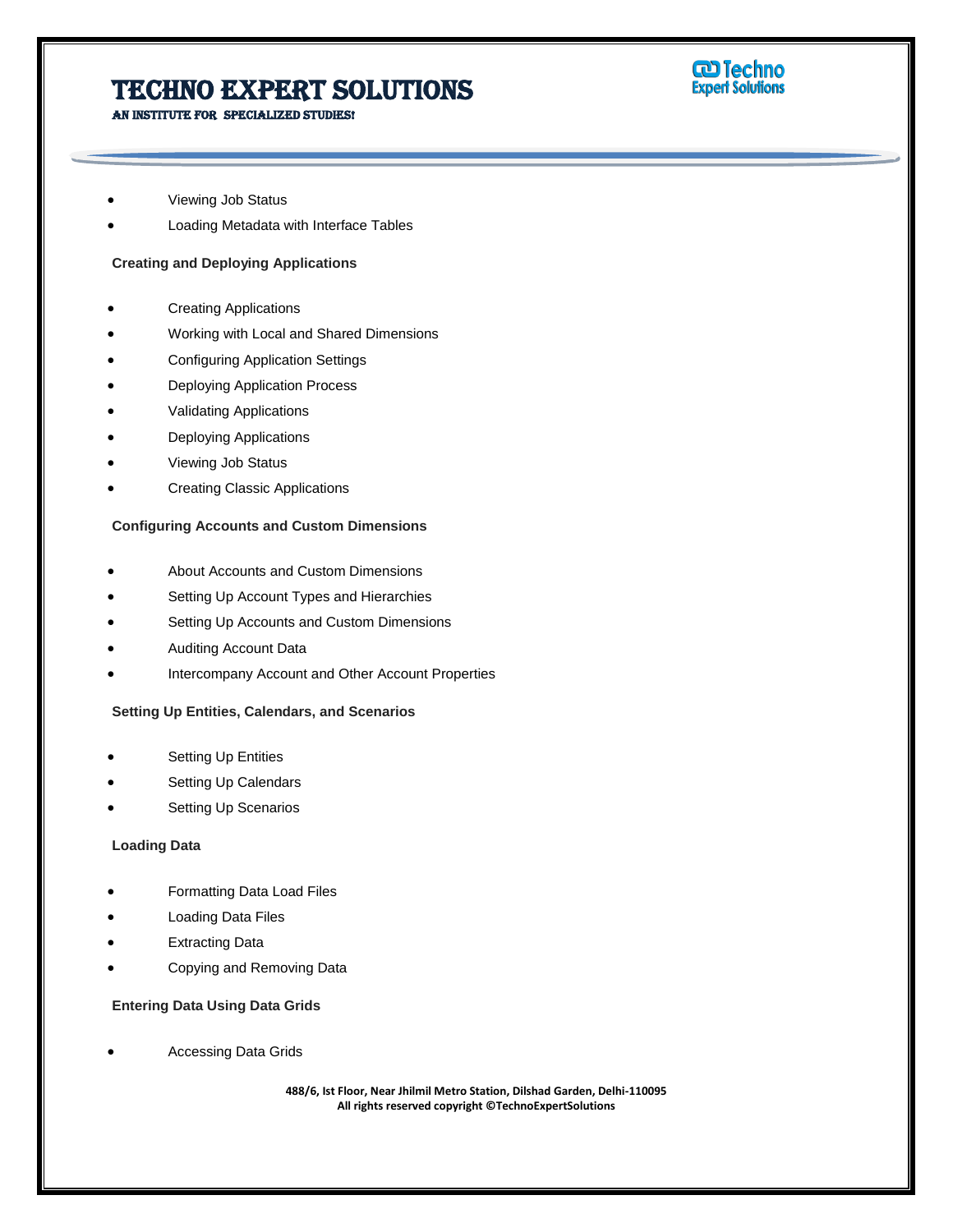**W** Techno<br>Expert Solutions

An institute for specialized studies!

- Setting Up the Grid Layout and Display
- Saving Grid Settings
- Entering Data
- Spreading and Calculating Data
- Adding Cell Text and Line-Item Detail
- Using Data Grids in Smart View

## **Creating Member Lists in Financial Management**

- About Member Lists
- System and User-Defined Member Lists
- Creating Member Lists
- Identifying Member Lists in a File
- Creating Static Member Lists
- Creating Dynamic Member Lists
- Loading and Extracting Member Lists

## **Managing Rules With Calculation Manager**

- Calculation Manager Overview
- Creating Formulas
- Creating Rules
- Creating Rule Sets
- Deploying Rules
- Importing and Exporting Calculation Manager Objects

### **Setting Up Security**

- About Levels of Security
- Provisioning User and Group Security
- Application Settings for Security
- Data Access and Document Access
- Assigning Access to Security Classes
- Running Security Reports
- Loading and Extracting Security

### **Creating Data Forms**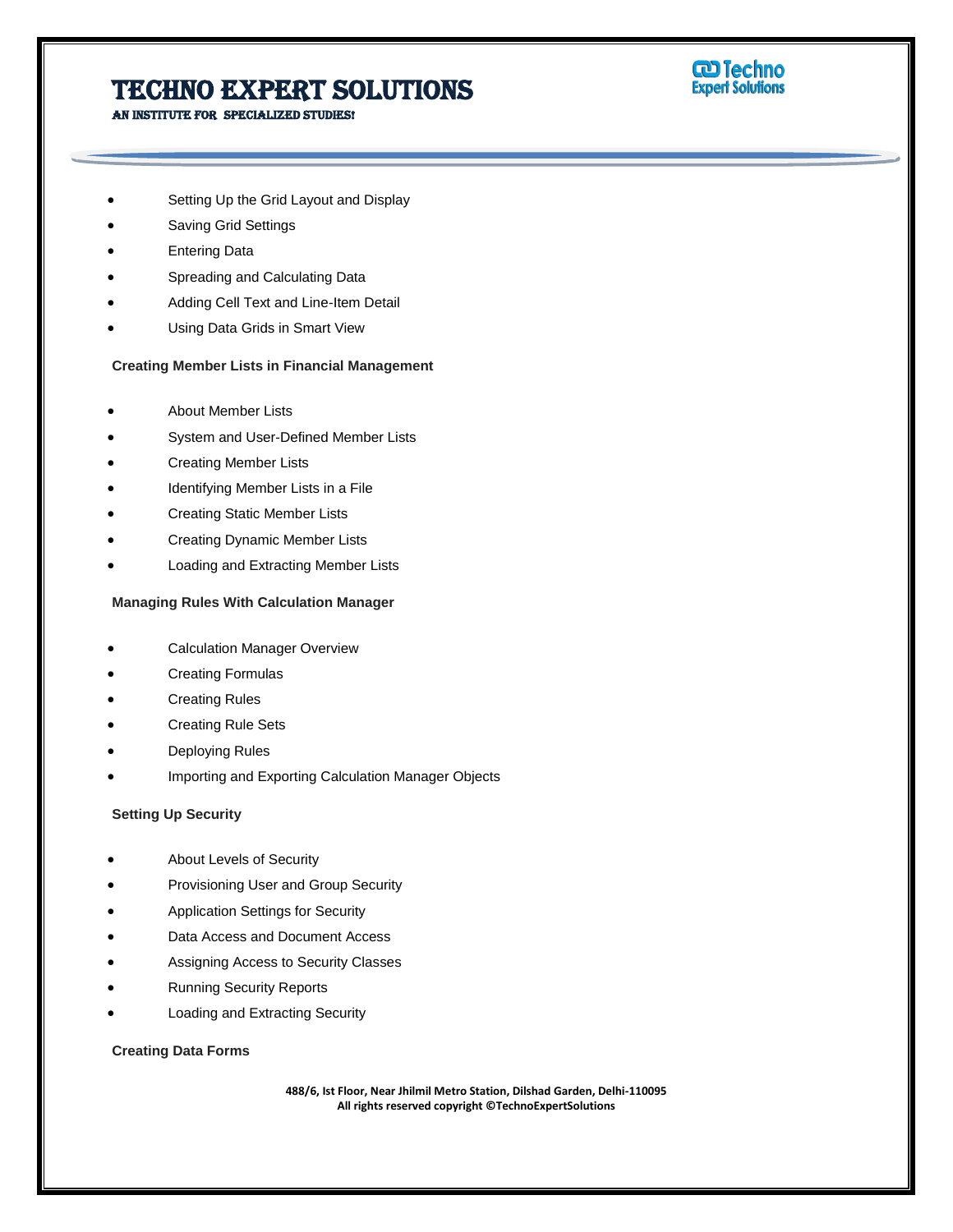An institute for specialized studies!



- About Data Forms
- Accessing the Form Designer
- Defining the Point of View
- Defining Columns and Rows
- Formatting Columns and Rows
- Using Data Forms in Smart View

#### **Creating and Managing Task Lists**

- About Task Lists
- Creating Task Lists
- Adding Items to Task Lists
- Organizing Task List Items

#### **Entering Intercompany Data**

- Intercompany Transactions Overview
- Intercompany Elimination Process
- Setting Up Entities and Accounts for Intercompany Data
- Creating and Running Intercompany Matching Reports
- Formatting Intercompany Reports with Oracle BI Publisher

#### **Adjusting Data with Journals**

- Journals Overview
- Opening Periods for Journal Entry
- Journal Balance Types
- Creating Journal Templates and JJournals
- Enter Data in Journals
- Managing the Journals Review Process
- Creating and Running Journal Reports
- Managing Journals in Smart View

### **Translating Data**

- Data Translation Overview
- Entering Exchange Rates
- Checking Translation Status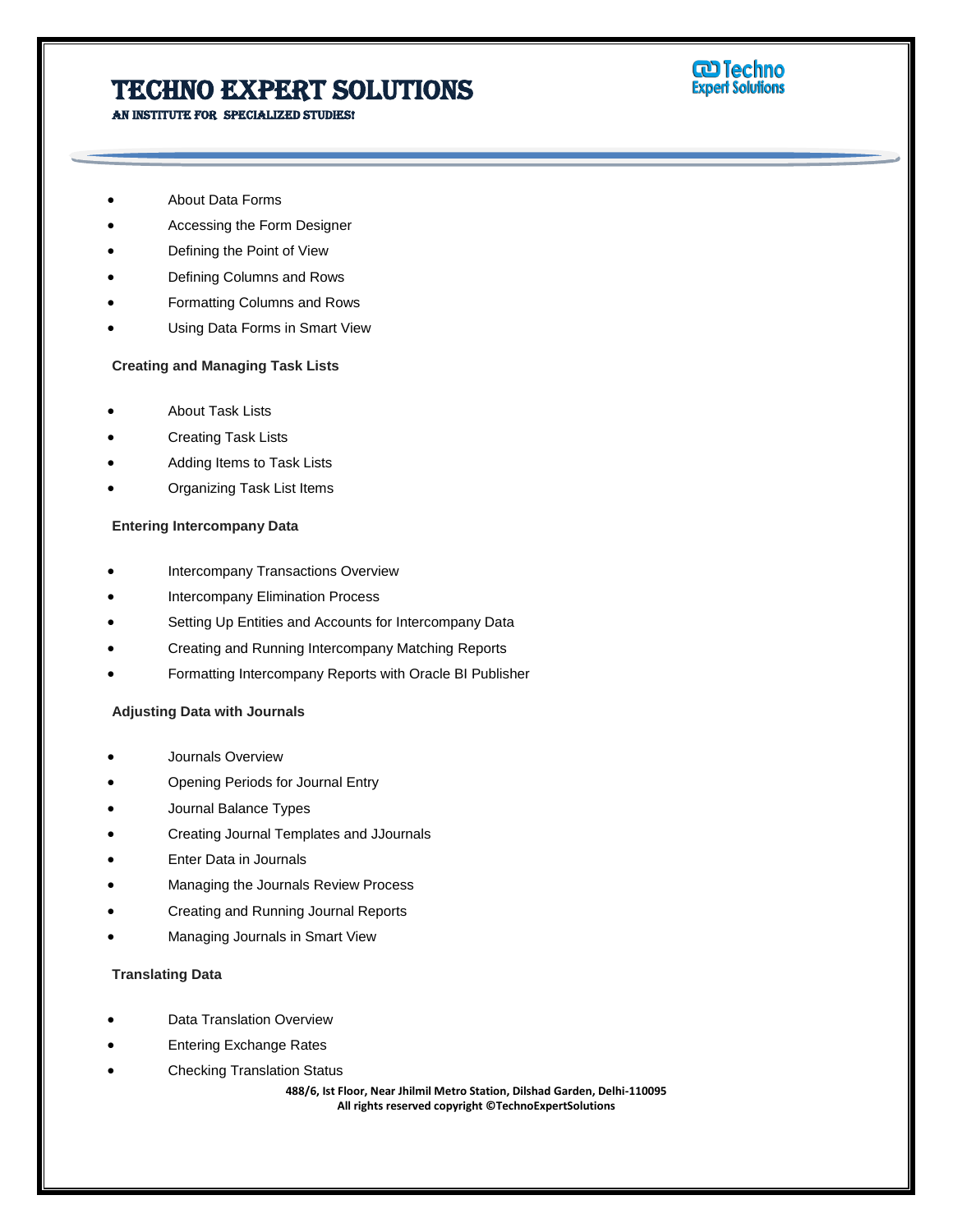

An institute for specialized studies!

- Translating Data in Data Grids
- Custom Translations Overview

#### **Running Consolidations**

- Consolidation Process Overview
- Managing Ownership Percentages
- Checking Consolidation Status
- Consolidating Data
- Setting Up Organization by Period

#### **Managing the Review Cycle Using Process Management**

- Process Management Overview
- Enabling Process Management
- Managing Phased Submission
- Viewing Process Units
- Validating Process Units
- Moving Process Units Through the Review Cycle
- Locking and Unlocking Data

#### **Managing and Migrating Applications**

- Viewing Logged On Users
- Logging Users Off the System
- Adding Years to Applications
- Configuring Application Modules and System Settings
- MIgrating Financial Management Applications
- Migrating Performance Management Architect Artifacts
- Migrating User, Groups, and Security Access
- Creating Application Snap Shots

#### **Analyzing Data Using Smart View**

- Smart View Overview
- Connecting to a Data Source
- Viewing Data with the Ad Hoc Analysis Tool
- Suppressing Data